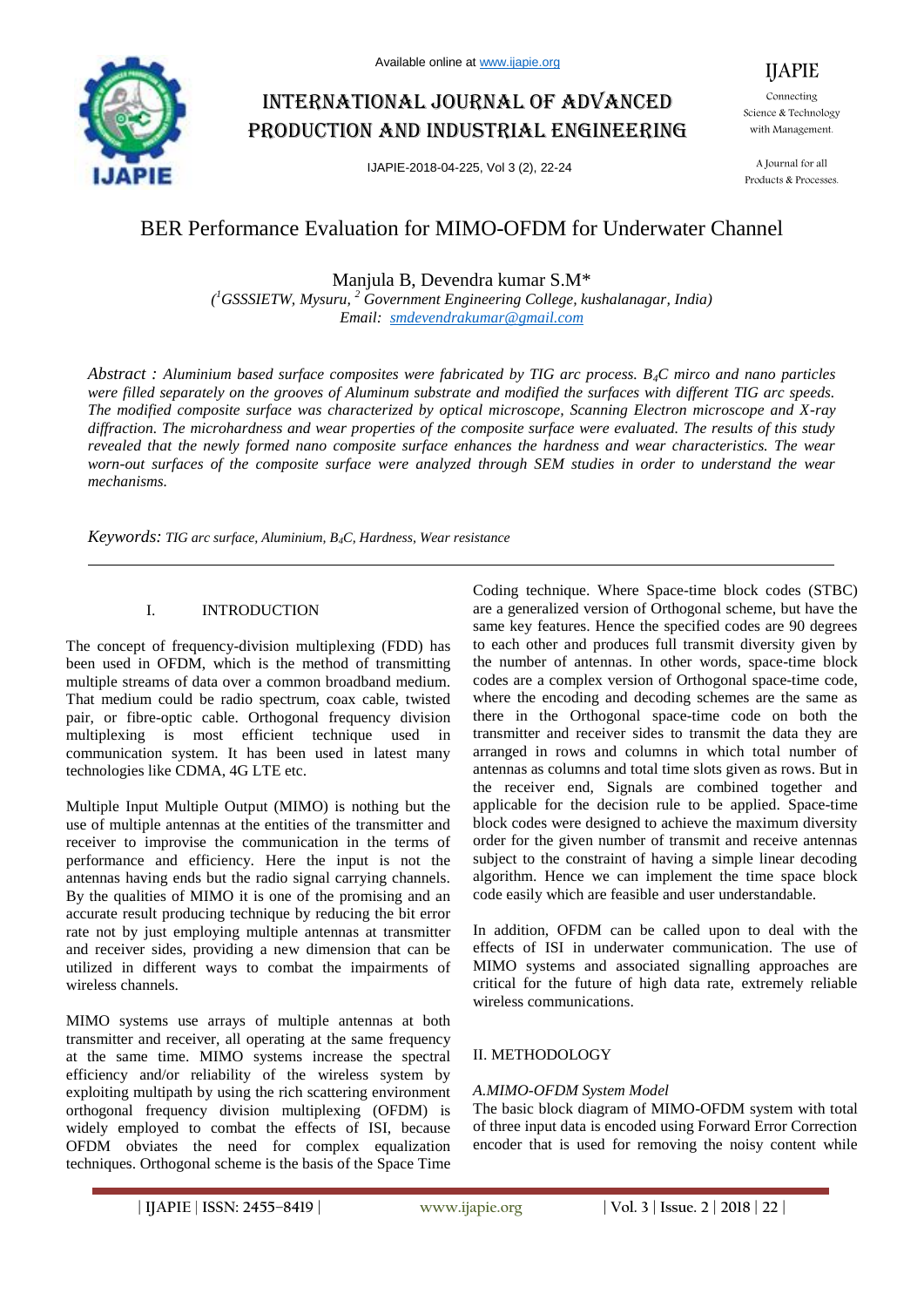transmitting. The main focus here is the encoding is achieved by error correction code from sender.



Fig 1: Overall System Block Diagram

The basic block diagram of MIMO-OFDM system with total of three input data is encoded using FEC (Forward Error Correction) encoder. Forward error correction (FEC) is a technique used for controlling errors in data transmission over unreliable or noisy communication channels. The objective over here is the sender encoding a message in a repetitive way. The encoded data is given as input to the interleaver block. Interleaver is a technique that is used for making forward error correction more robust with respect to burst errors. The output of the interleaver block is then given as input to modulator, where data is modulated using QAM (Quadrature Amplitude Modulation) Quadrature amplitude modulation (QAM) is both an analog and a digital modulation scheme. Quadrature components which are out of phase by 90 degrees with which are of same factor called to frequency. The modulated signal is then given as input to IFFT (Inverse Fast Fourier Transform). FFT algorithm is used to modulate via sender and also to demodulate by receiver which is implemented in orthogonally divided frequency multiplexing model.

The output of IFFT is given to cyclic prefix added sent through underwater channel to the cyclic prefix removal block and later to the FFT block. Then output of FFT is sent to the QAM demodulator block where the signal is demodulated and sent to De-Interleaver block. Then signal is sent to the FEC decoder where the signal is decoded and outputs the resulting signal.

#### III. SIMULATION AND RESULTS

#### *A. Simulation Requirements*

For the purpose of experimental setup, MATLAB version above 2009 is required along with providing Simulink library which is an excellent tool where it is an interactive system whose basic data element is an array that does not require mentioning its structure.

# *B. Simulation Script for computing BER*

In the imitation of real system, here the observations are made by undertaking the output of three different values. For all these samples, graphic information has been collected for analysis and qualitative information, as explained before in the scheme presentation. In Fig.2 showing the graphs related to the sample number 2.



Fig. 2: Graphic information from sample number 2 in OFDM system simulation.

By observing the graphs in Fig.2 here we say that symbol detections are probabilistic because the signal spectrum is very scattered. This can induce to the conclusion that the error rate may be high for this system. the symbol errors are registered to produce values in quantitative manner and it is showed in the Fig.3.



Fig. 3: Error information from three samples

Each sample's error value is accumulated when it is gathered initially. The next value is error count detected by the system. The last value is the total amount of symbols transmitted by the system. Graph indicating the raise by 4.8% of error in the last sample taken. These errors are caused because the system cannot recover many of the symbols affected by noise and channel attenuation, which are very strong factors in undersea channel.

#### *C. Simulation Script for computing BER*

For an Example Script for computing the BER for BPSK modulation in a Rayleigh fading channel with Orthogonal Space Time Block Coding Two transmit antenna, 1 Receive antenna

The MATLAB/Octave script by following functions:

(a) Generate random binary sequence of  $+1$ 's and  $-1$ 's.

(b) Group them into pair of two symbols

(c) Code it per the Orthogonal Space Time code, multiply the symbols with the channel and then add white Gaussian noise. (d) Equalize the received symbols